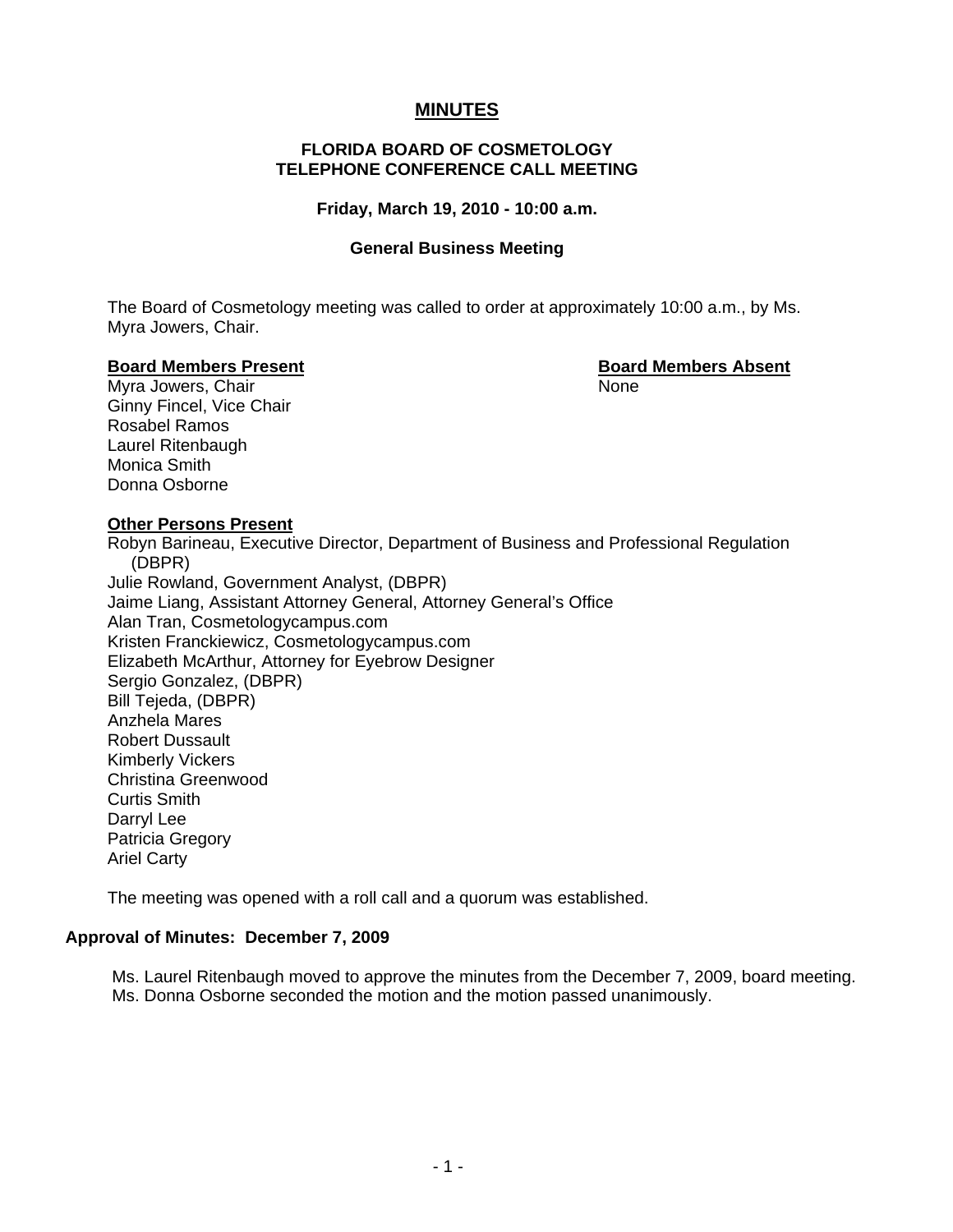# **Applications**

# **Licensure Applications**

## **Initial Review**

• Ariel R. Carty

Ms. Robyn Barineau, Executive Director, noted that the licensure application for Ms. Carty was forwarded to the board based on the background information reflected on the application. Ms. Carty was present for the meeting. After review and discussion, Ms. Monica Smith moved to approve the application based on the documents provided. The board also imposed probation on the license to run concurrent with her criminal probationary period. Ms. Osborne seconded the motion and the motion passed unanimously.

# • Robert J. Dussault, Jr.

Ms. Barineau noted that the licensure application for Mr. Dussault was forwarded to the board based on the background information reflected on the application. Mr. Dussault was present for the meeting. After review and discussion, Ms. Ritenbaugh moved to approve the application based on the documents provided. Ms. Osborne seconded the motion and the motion passed unanimously.

# • Seodorian Gloster

Ms. Barineau noted that the licensure application for Mr. Gloster was forwarded to the board based on the background information reflected on the application. Mr. Gloster was not present for the meeting. After review and discussion, Ms. Ritenbaugh moved to approve the application based on the documents provided. The board also imposed probation on the license to run concurrent with his criminal probationary period. Ms. Smith seconded the motion and the motion passed unanimously.

## • Christina A. Greenwood

Ms. Barineau noted that the licensure application for Ms. Greenwood was forwarded to the board based on the background information reflected on the application. Ms. Greenwood was present for the meeting. After review and discussion, Ms. Osborne moved to approve the application based on the documents provided. Ms. Ritenbaugh seconded the motion and the motion passed unanimously.

## • Patricia L. Gregory

Ms. Barineau noted that the licensure application for Ms. Gregory was forwarded to the board based on the background information reflected on the application. Ms. Gregory was not present for the meeting. After review and discussion, Vice Chair Fincel moved to approve the application based on the documents provided. Ms. Osborne seconded the motion and the motion passed unanimously.

## • Crystal N. Maya

Ms. Barineau noted that the licensure application for Ms. Maya was forwarded to the board based on the background information reflected on the application. Ms. Maya was not present for the meeting. After review and discussion, Ms. Smith moved to approve the application based on the documents provided. Vice Chair Fincel seconded the motion and the motion passed unanimously.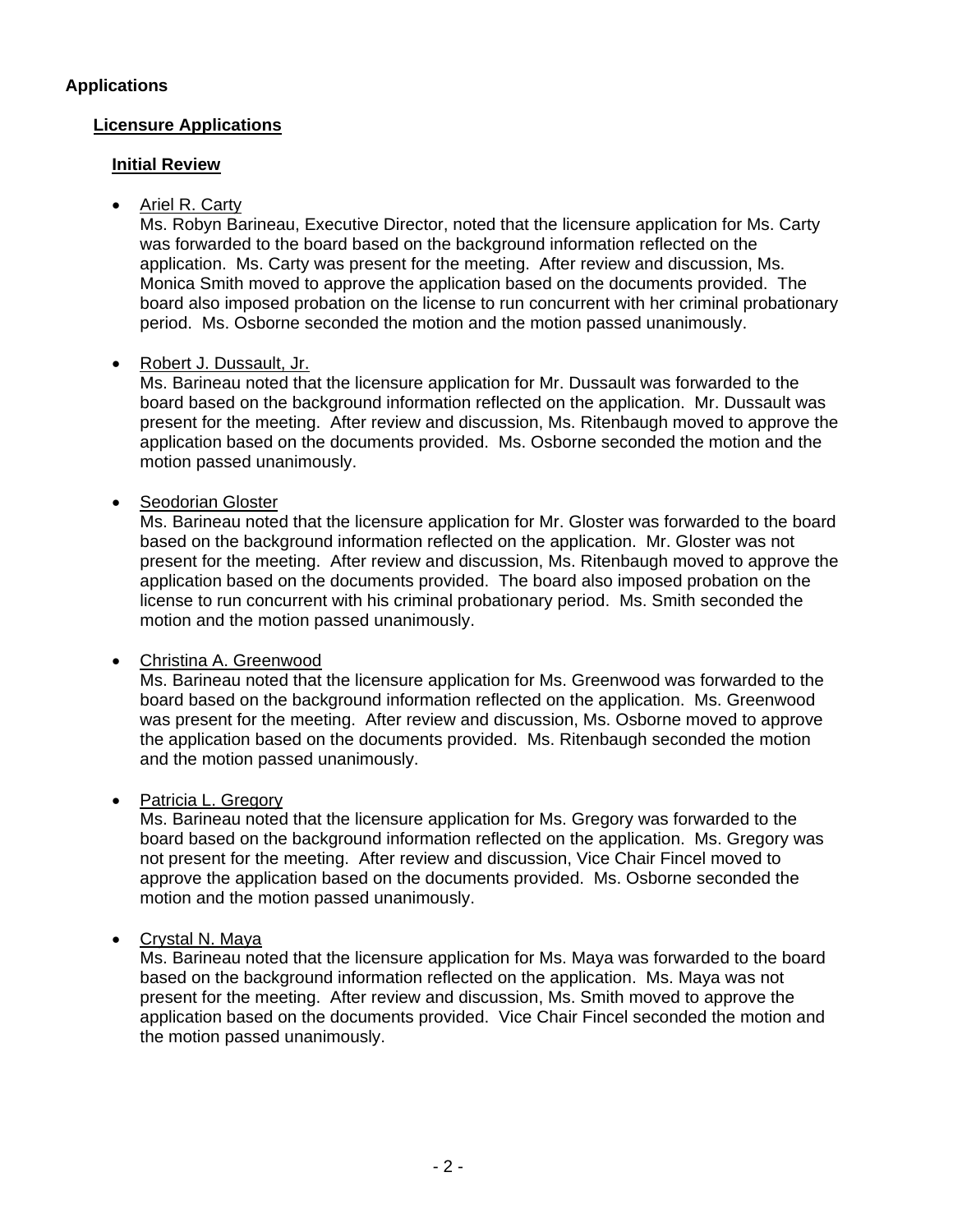# • Rhonda R. McClendon

Ms. Barineau noted that the licensure application for Ms. McClendon was forwarded to the board based on the background information reflected on the application. Ms. McClendon was not present for the meeting. After review and discussion, Ms. Osborne moved to deny the application based on the noted criminal history. Vice Chair Fincel seconded the motion and the motion passed unanimously.

# • Curtis L. Smith

Ms. Barineau noted that the licensure application for Mr. Smith was forwarded to the board based on the background information reflected on the application. Mr. Smith was present for the meeting. After review and discussion, the board tabled his application until the April meeting to allow him to provide additional documentation regarding his criminal history. Mr. Smith waived the deemer clause to afford him time to collect the documentation.

# • Leon G. Theodore

Ms. Barineau noted that the licensure application for Mr. Theodore was forwarded to the board based on the background information reflected on the application. Mr. Theodore was not present for the meeting. After review and discussion, Vice Chair Fincel moved to deny the application based on the noted criminal history. Ms. Osborne seconded the motion and the motion passed unanimously.

• Kimberly A. Vickers

Ms. Barineau noted that the licensure application for Ms. Vickers was forwarded to the board based on the background information reflected on the application. Ms. Vickers was present for the meeting. After review and discussion, Ms. Ritenbaugh moved to approve the application based on the documents provided. Ms. Osborne seconded the motion and the motion passed unanimously.

• Anzhela Mares

Ms. Barineau noted that the licensure application for Ms. Mares was forwarded to the board to review her education. Ms. Mares was present for the meeting. After review and discussion, Vice Chair Fincel moved to approve the application based on the documents provided and based on Ms. Mares Indiana license. Ms. Ritenbaugh seconded the motion and the motion passed unanimously.

# **Continuing Education Provider and Course Application**

# **Request for Informal Hearing**

• Cosmetologycampus.com

Ms. Barineau noted that the continuing education course application was denied at the April 27, 2009, board meeting based on incorrect and outdated references to sanitation procedures including using alcohol and hydrogen peroxide. Mr. Alan Tran and Ms. Kristen Franckiewicz were present for the meeting. After review and discussion, Vice Chair Fincel moved to approve the course application based on the documents provided. Ms. Osborne seconded the motion and the motion passed with Chair Jowers voting against the motion.